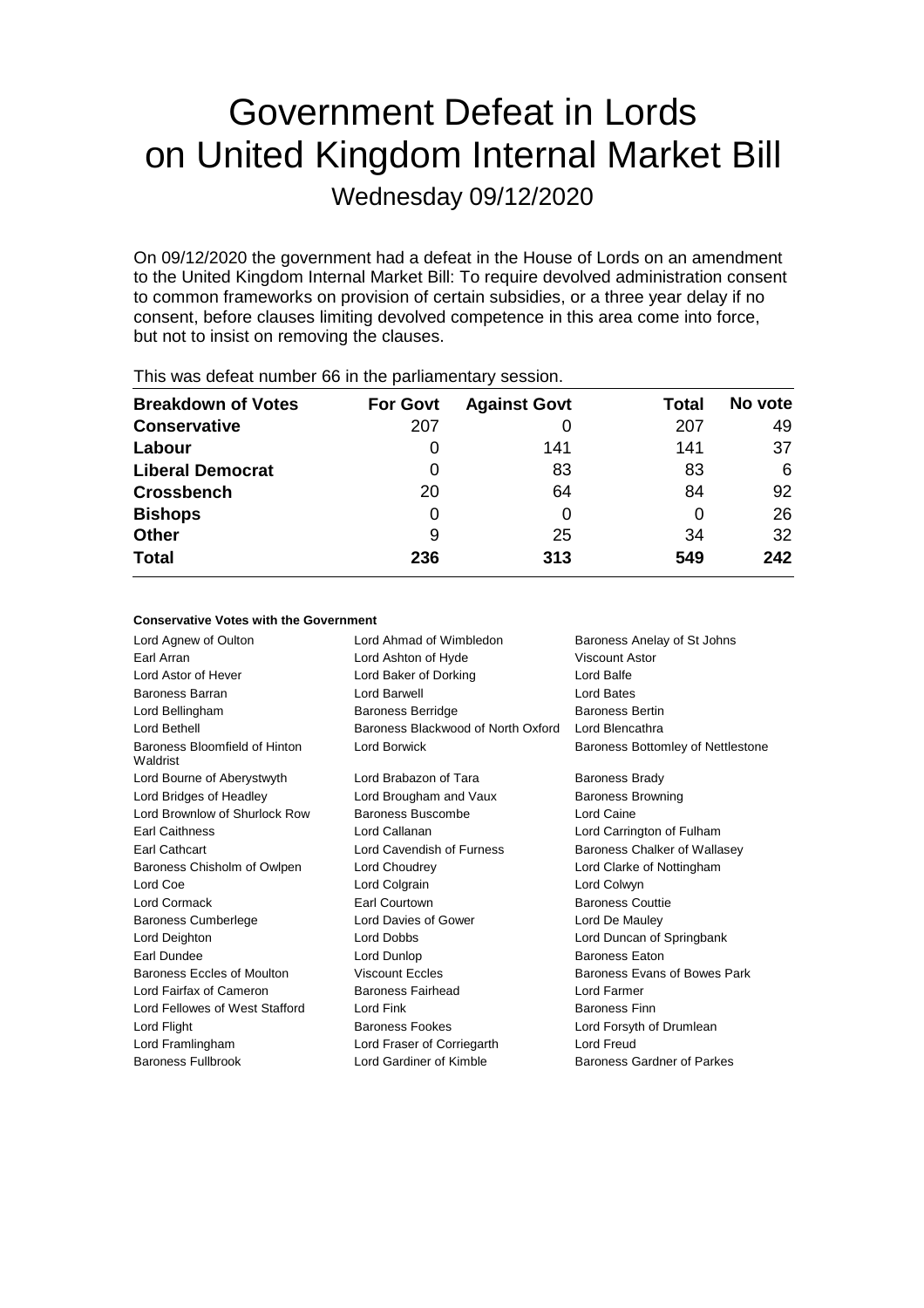Lord Garnier Lord Geddes Lord Gilbert of Panteg Lord Goldsmith of Richmond Park Lord Goodlad Viscount Goschen Lord Grade of Yarmouth Lord Greenhalgh Lord Grimstone of Boscobel Lord Hague of Richmond Viscount Hailsham Lord Hamilton of Epsom Lord Hammond of Runnymede Lord Haselhurst Lord Hayward Baroness Helic Lord Henley Lord Herbert of South Downs Lord Hill of Oareford Lord Hodgson of Astley Abbotts Baroness Hodgson of Abinger Lord Holmes of Richmond Baroness Hooper **Lord Horam** Lord Howard of Lympne Lord Howard of Rising Earl Howe Lord Howell of Guildford Lord Hunt of Wirral Lord James of Blackheath Baroness Jenkin of Kennington Lord Johnson of Marylebone Lord Jopling Lord Keen of Elie Lord King of Bridgwater Lord Kirkhope of Harrogate Lord Lamont of Lerwick Lord Lancaster of Kimbolton Lord Lang of Monkton Lord Leigh of Hurley Lord Lexden Lord Lilley Earl Lindsay Lord Lingfield Earl Liverpool Lord Livingston of Parkhead Lord Lucas Lord Mackay of Clashfern Baroness Manzoor Lord Marland Lord Marlesford Lord Maude of Horsham Lord McColl of Dulwich Lord McInnes of Kilwinning Lord McLoughlin **Lord Mendoza Baroness Meyer** Duke of Montrose Baroness Morgan of Cotes Baroness Morris of Bolton Baroness Morrissey **Lord Moylan** Lord Moylan Lord Moynihan Lord Naseby **Lord Nash Baroness Neville-Jones** Lord Nash Baroness Neville-Jones Baroness Neville-Rolfe **Baroness Nicholson of Winterbourne** Baroness Noakes Lord Norton of Louth Lord O'Shaughnessy Lord Parkinson of Whitley Bay Baroness Penn **Baroness Pidding** Lord Pickles **Baroness Pidding** Baroness Pidding Lord Polak Lord Popat Lord Rana Lord Randall of Uxbridge **Lord Ranger** Lord Ranger **Baroness Rawlings** Lord Reay **Baroness Redfern Baroness Redfern** Lord Renfrew of Kaimsthorn Lord Ribeiro Lord Risby Lord Robathan Baroness Rock Lord Rose of Monewden Lord Rotherwick Baroness Sanderson of Welton Lord Sarfraz **Baroness Sater** Baroness Sater Baroness Scott of Bybrook Baroness Seccombe Lord Selkirk of Douglas Baroness Shackleton of Belgravia Lord Sharpe of Epsom Lord Sheikh Baroness Shephard of Northwold Lord Sherbourne of Didsbury Baroness Shields Lord Shinkwin Earl Shrewsbury Lord Smith of Hindhead Baroness Stedman-Scott **Lord Sterling of Plaistow** Lord Strathclyde Baroness Sugg **Lord Suri Lord Suri Lord Taylor of Holbeach** Lord Tebbit Lord Trefgarne Viscount Trenchard Lord True Lord Tugendhat Viscount Ullswater Lord Vaizey of Didcot **Baroness Vere of Norbiton** Baroness Verma Lord Wakeham **Lord Waldegrave of North Hill** Baroness Warsi Lord Wasserman **Lord Wei** Lord Wei **Lord Wharton of Yarm** Lord Whitby **Lord Willetts Baroness Williams of Trafford Lord Willetts Baroness Williams of Trafford** Baroness Wyld Lord Young of Cookham Viscount Younger of Leckie

Baroness Goldie

### **Conservative Votes against the Government**

#### **Labour Votes with the Government**

**Labour Votes against the Government** Lord Adonis **Lord Alli** Lord Alli **Baroness Amos** 

- Lord Bach **Baroness Bakewell** Lord Beecham Lord Berkeley **Baroness Billingham** Lord Blunkett Lord Boateng Lord Bradley Lord Bragg
- 

Lord Anderson of Swansea **Baroness Andrews** Baroness Andrews Baroness Armstrong of Hill Top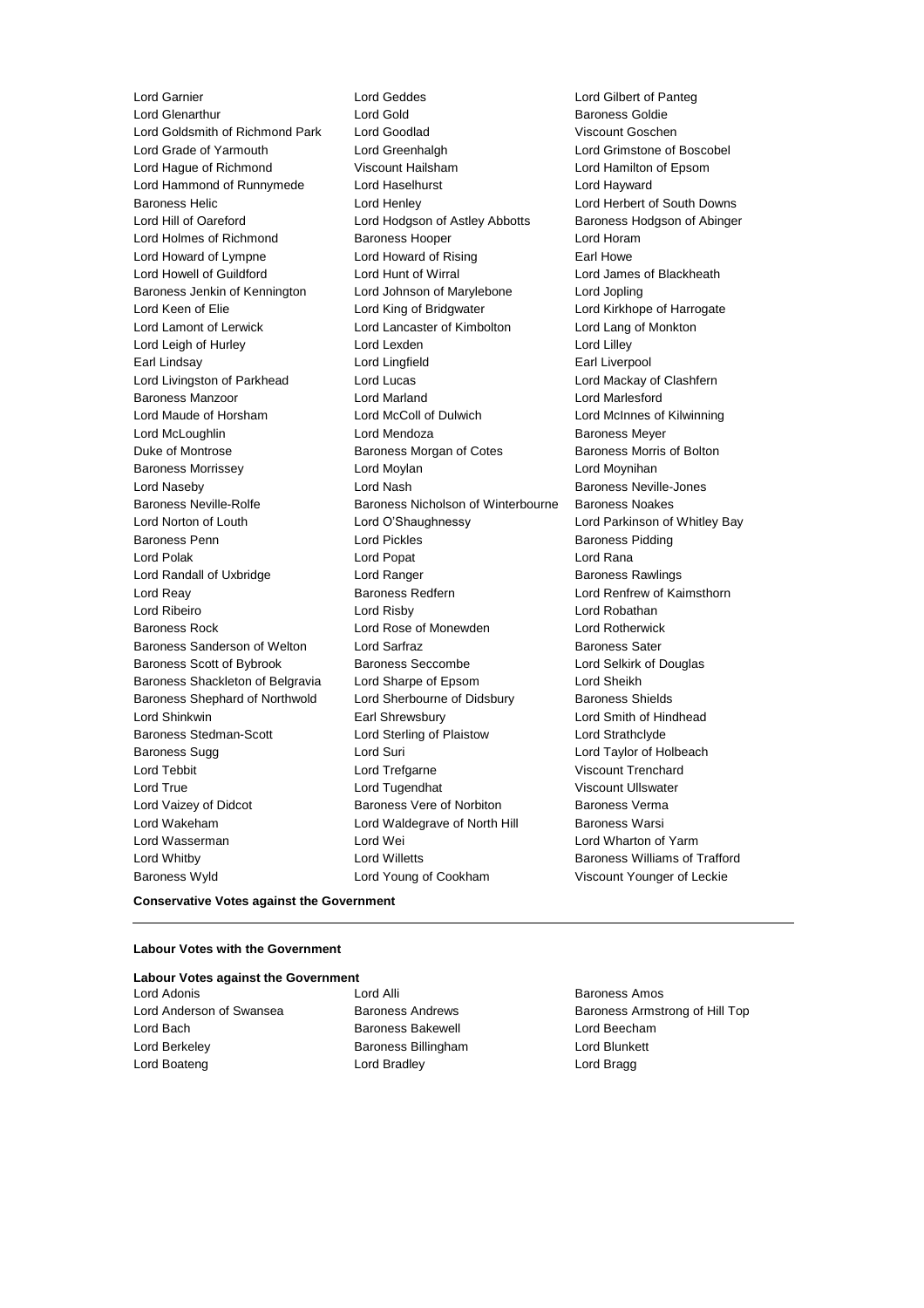Lord Woodley Baroness Young of Old Scone Lord Young of Norwood Green

Lord Brooke of Alverthorpe Lord Browne of Ladyton Baroness Bryan of Partick Lord Campbell-Savours Lord Carter of Coles Baroness Chakrabarti Viscount Chandos Baroness Clark of Kilwinning Lord Clark of Windermere Baroness Cohen of Pimlico **Lord Collins of Highbury** Baroness Corston Lord Cunningham of Felling Lord Davies of Brixton Lord Davies of Stamford Lord Davies of Oldham Baroness Donaghy Baroness Donaghue Baroness Drake Lord Dubs Lord Elder Lord Evans of Watford Lord Falconer of Thoroton Lord Faulkner of Worcester Lord Filkin **Lord Foulkes of Cumnock** Baroness Gale Lord Giddens **Baroness Golding** Baroness Golding Baroness Goudie Lord Grantchester Lord Griffiths of Burry Port Lord Grocott Lord Hain Viscount Hanworth Lord Harris of Haringey Lord Haskel Lord Haughey Lord Haworth Baroness Hayman of Ullock Baroness Hayter of Kentish Town Baroness Healy of Primrose Hill Lord Hendy **Baroness Henig** Baroness Henig Baroness Hilton of Eggardon Lord Hollick Lord Howarth of Newport Lord Hoyle Lord Hunt of Kings Heath Lord Hutton of Furness Lord Jones Baroness Jones of Whitchurch Lord Jordan Lord Judd Lord Kennedy of Southwark Lord Knight of Weymouth Baroness Lawrence of Clarendon Lord Layard **Lord Lennie** Lord Lennie **Lord Levy** Baroness Liddell of Coatdyke Lord Liddle Lord Linsey Baroness Lister of Burtersett Lord MacKenzie of Culkein Baroness Mallalieu Lord Mandelson Baroness Massey of Darwen Lord Maxton Lord McAvoy Lord McConnell of Glenscorrodale Baroness McDonagh Baroness McIntosh of Hudnall Lord McKenzie of Luton Lord McNicol of West Kilbride Lord Mendelsohn **Lord Monks Lord Monks** Baroness Morgan of Huyton Baroness Morris of Yardley Lord Morris of Aberavon Lord Murphy of Torfaen Baroness Nye Baroness Osamor Lord Parekh Lord Pendry **Baroness Pitkeathley Baroness Pitkeathley Lord Ponsonby of Shulbrede** Lord Prescott **Baroness Primarolo** Baroness Prosser Lord Puttnam **Baroness Quin** Baroness Quin Baroness Ramsay of Cartvale Baroness Rebuck Lord Reid of Cardowan Lord Robertson of Port Ellen Lord Rooker Lord Rosser Lord Rowlands Baroness Royall of Blaisdon **Lord Sawyer Baroness Sherlock** Lord Sikka **Viscount Simon** Baroness Smith of Gilmorehill Baroness Smith of Basildon Lord Snape Lord Stevenson of Balmacara Baroness Taylor of Bolton **Baroness Thornton** Baroness Thornton Lord Touhig Lord Triesman **Lord Tunnicliffe** Lord Tunnicliffe Lord Turnberg Lord Watson of Invergowrie **Lord Watts Baroness Wheeler** Baroness Wheeler Baroness Whitaker **Lord Whitty Example 20 and American** Baroness Wilcox of Newport Lord Wills Lord Winston Lord Wood of Anfield

#### **Liberal Democrat Votes with the Government**

### **Liberal Democrat Votes against the Government**

| LUIU AUUIIIUIUII               | Luiu Aiuuiuu                                  | LUIU AIIU       |
|--------------------------------|-----------------------------------------------|-----------------|
| Lord Alliance                  | Baroness Bakewell of Hardington<br>Mandeville | <b>Baroness</b> |
| Lord Beith                     | Baroness Benjamin                             | <b>Baroness</b> |
| Baroness Bowles of Berkhamsted | Lord Bradshaw                                 | <b>Baroness</b> |
| Lord Bruce of Bennachie        | Lord Burnett                                  | <b>Baroness</b> |
| Lord Campbell of Pittenweem    | Lord Chidgey                                  | Lord Cler       |
| <b>Lord Cotter</b>             | Lord Dholakia                                 | <b>Baroness</b> |
| <b>Baroness Featherstone</b>   | Lord Foster of Bath                           | Lord Fox        |
| Baroness Garden of Frognal     | Lord German                                   | Earl Glas       |
|                                |                                               |                 |

Lord Allan of Hallam Baroness Barker

nin Baroness Bonham-Carter of Yarnbury Baroness Brinton Baroness Burt of Solihull Lord Clement-Jones Baroness Doocey Earl Glasgow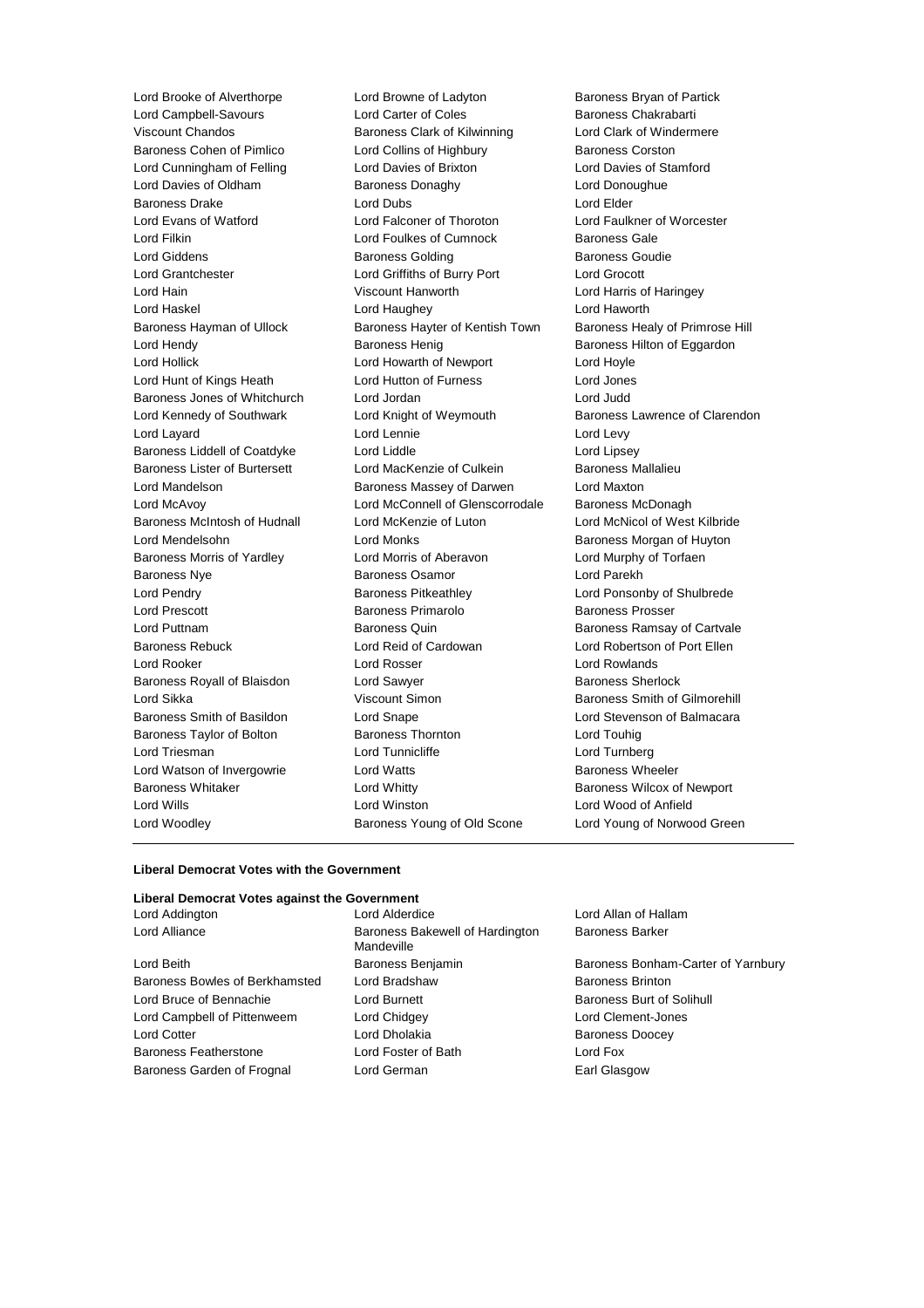| Lord Goddard of Stockport           |
|-------------------------------------|
| <b>Baroness Hamwee</b>              |
| Lord Hussain                        |
| <b>Baroness Jolly</b>               |
| Lord Lee of Trafford                |
| Baroness Miller of Chilthorne Domer |
| Lord Oates                          |
| <b>Baroness Parminter</b>           |
| Baroness Randerson                  |
| Lord Rennard                        |
| Lord Scriven                        |
| Lord Shipley                        |
| Lord Stoneham of Droxford           |
| <b>Lord Stunell</b>                 |
| Lord Taylor of Goss Moor            |
| Lord Thomas of Gresford             |
| Lord Tope                           |
| Lord Verjee                         |
| Lord Willis of Knaresborough        |

Lord Greaves **Baroness** Grender Baroness Harris of Richmond Baroness Humphreys Baroness Hussein-Ece Baroness Janke Lord Jones of Cheltenham Baroness Kramer Lord Marks of Henley-on-Thames Lord McNally Lord Newby **Baroness Northover** Lord Paddick **Lord Palmer of Childs Hill** Baroness Pinnock Lord Purvis of Tweed Lord Razzall **Lord Redesdale** Lord Sharkey **Baroness** Sheehan Baroness Smith of Newnham Lord Stephen Lord Storey **Lord Strasburger** Baroness Suttie Lord Taverne Lord Teverson **Example 20 Search Accept Moore Constructs** Baroness Thomas of Winchester Baroness Thornhill Viscount Thurso Lord Tyler **Lord Tyler Communist Control** Baroness Tyler of Enfield Lord Wallace of Tankerness **Baroness Walmsley** Lord Wrigglesworth

Lord Roberts of Llandudno Baroness Scott of Needham Market

### **Crossbench Votes with the Government<br>Lord Bichard Lord Broers**

Lord Carey of Clifton Lord Carlile of Berriew Lord Carrington Baroness Cavendish Little Venice Earl Courtenay of Devon Baroness Deech Earl Erroll **Example 2** Earl Erroll Baroness Falkner of Margravine Lord Hogan-Howe Baroness Hunt of Bethnal Green Lord Kilclooney Lord King of Lothbury Lord Mawson **Lord Patel Lord Patel** Lord Patel **Lord Communist Communist Communist Communist Communist Communist Communist Communist Communist Communist Communist Communist Communist Communist Communist Communist Communist** Viscount Waverley Lord Wilson of Tillyorn

## **Crossbench Votes against the Government**

Lord Anderson of Ipswich **Lord Berkeley of Knighton** Baroness Boothroyd Baroness Boycott Baroness Brown of Cambridge Baroness Butler-Sloss Baroness Campbell of Surbiton Lord Chartres Earl Clancarty Baroness Clark of Calton **Earl Cork and Orrery Earl Baroness Coussins** Baroness Cox Viscount Craigavon Lord Crisp Lord Curry of Kirkharle **Lord Dannatt Lord Dannatt** Baroness D'Souza Lord Eames **Lord Field of Birkenhead** Baroness Finlay of Llandaff Lord Freyberg Lord Green of Deddington Lord Greenway Baroness Grey-Thompson **Lord Hannay of Chiswick** Baroness Hayman Lord Hope of Craighead Lord Kakkar Lord Kerr of Kinlochard Lord Krebs **Lange Lord Laming Lord Laming Baroness Lane-Fox of Soho** Lord Lisvane Lord Low of Dalston Lord Macdonald of River Glaven Lord Macpherson of Earl's Court Baroness Masham of Ilton Baroness Murphy Baroness Neuberger **Baroness O'Loan** Baroness O'Loan Baroness O'Neill of Bengarve Baroness Prashar Lord Ravensdale Lord Rees of Ludlow Lord Ricketts Lord Rowe-Beddoe Lord Russell of Liverpool Earl Sandwich Lord Singh of Wimbledon Duke of Somerset Lord St John of Bletso Baroness Stern Lord Thomas of Cwmgiedd Lord Thurlow Lord Vaux of Harrowden Lord Walker of Aldringham Baroness Watkins of Tavistock Duke of Wellington Lord Wilson of Dinton Lord Woolf

- 
- Viscount Brookeborough

Lord Alton of Liverpool

### **Bishop Votes with the Government**

**Bishop Votes against the Government**